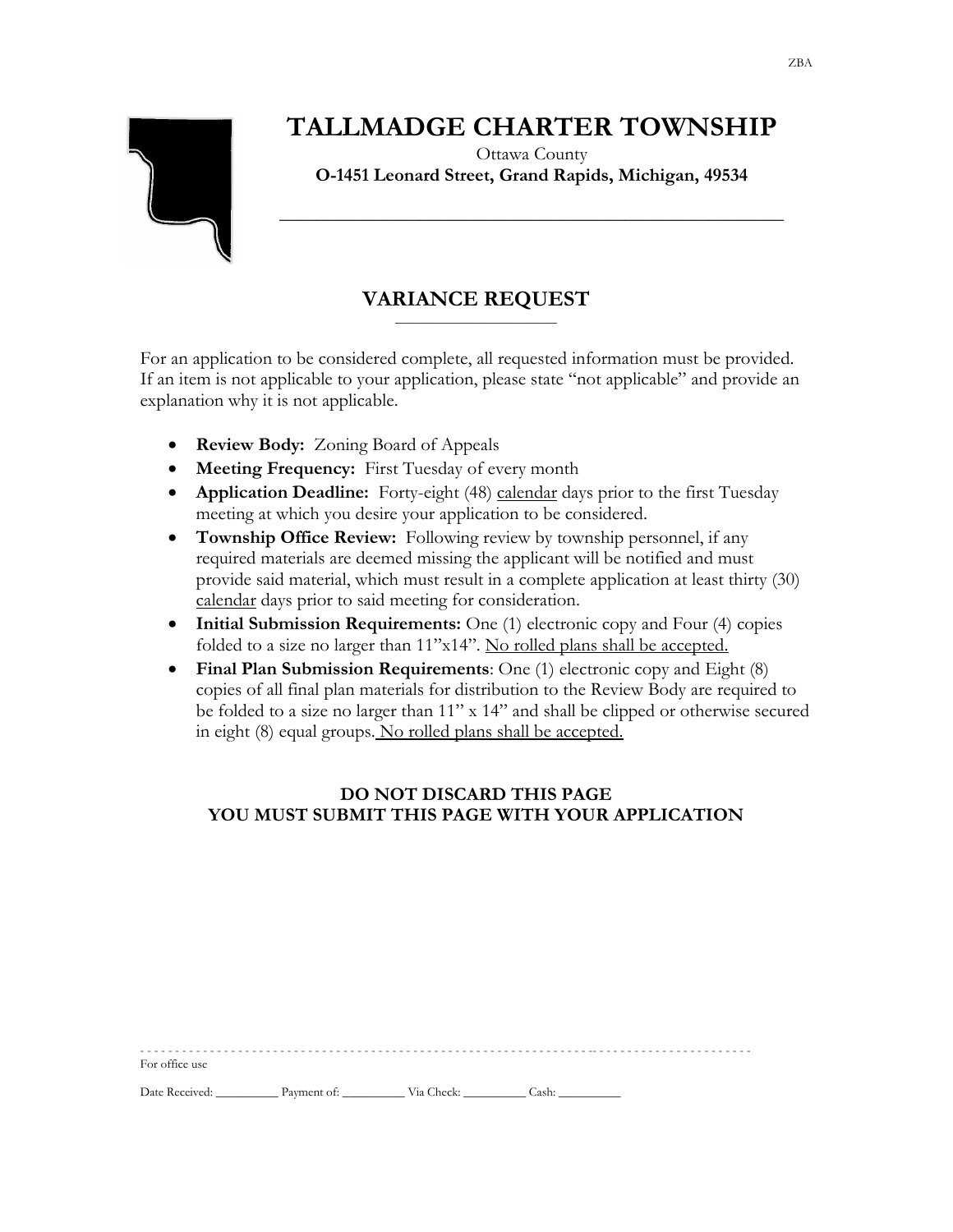# **TALLMADGE CHARTER TOWNSHIP**

Ottawa County **O-1451 Leonard Street, Grand Rapids, Michigan, 49534**

**\_\_\_\_\_\_\_\_\_\_\_\_\_\_\_\_\_\_\_\_\_\_\_\_\_\_\_\_\_\_\_\_\_\_\_\_\_\_\_\_\_\_\_\_\_\_\_\_\_\_\_\_\_\_**

### **ZONING BOARD OF APPEALS** \_\_\_\_\_\_\_\_\_\_\_\_\_\_\_\_\_\_\_\_\_\_\_\_\_\_\_\_\_\_\_\_\_\_\_\_\_\_\_\_

# **GENERAL INFORMATION:**

The Zoning Board of Appeals (ZBA) consists of five residents of the Township who are appointed by the Township Board of Trustees. The ZBA is empowered by the Zoning Ordinance and state statute to grant variances to the requirements of the Zoning Ordinance *upon findings of certain facts and/or conditions that exist.* The ZBA is also empowered to make other decisions assigned to it by the Zoning Ordinance, upon certain findings and subject to specific requirements.

The Zoning Ordinance provides for three areas of Appeal:

- 1. A use or area (dimensional) variance;
- 2. An appeal of an Administrative decision; and
- 3. An interpretation of the Zoning Map or Zoning Ordinance text.

The ZBA cannot change the Zoning Ordinance text or the Zoning Map; this can only be performed by the Board of Trustees.

An area (dimensional) variance is granted upon a showing of "practical difficulty," generally created by a dimensional requirement in the Zoning Ordinance. The practical difficulty must apply to the property, not to the applicant. If granted, the variance is a license to violate a specific provision of the Zoning Ordinance. Area variances typically involve setbacks, height limitations, square footage requirements, bulk, lot area and other numerical standards in the Zoning Ordinance.

A use variance is granted upon a showing of "unnecessary hardship," which again must apply to the property and not the applicant. If granted, the variance is a license to use the property in a way not allowed by the Zoning Ordinance.

Section 21.07(d) of the Zoning Ordinance establishes standards which apply to dimensional variances. Section 21.07(e) of the Zoning Ordinance establishes standards which apply to use variances provides. In accordance with both Section 21.07(d) and Section 21.07(e) neither an area variance or a use variance may be granted unless all of the following standards are met: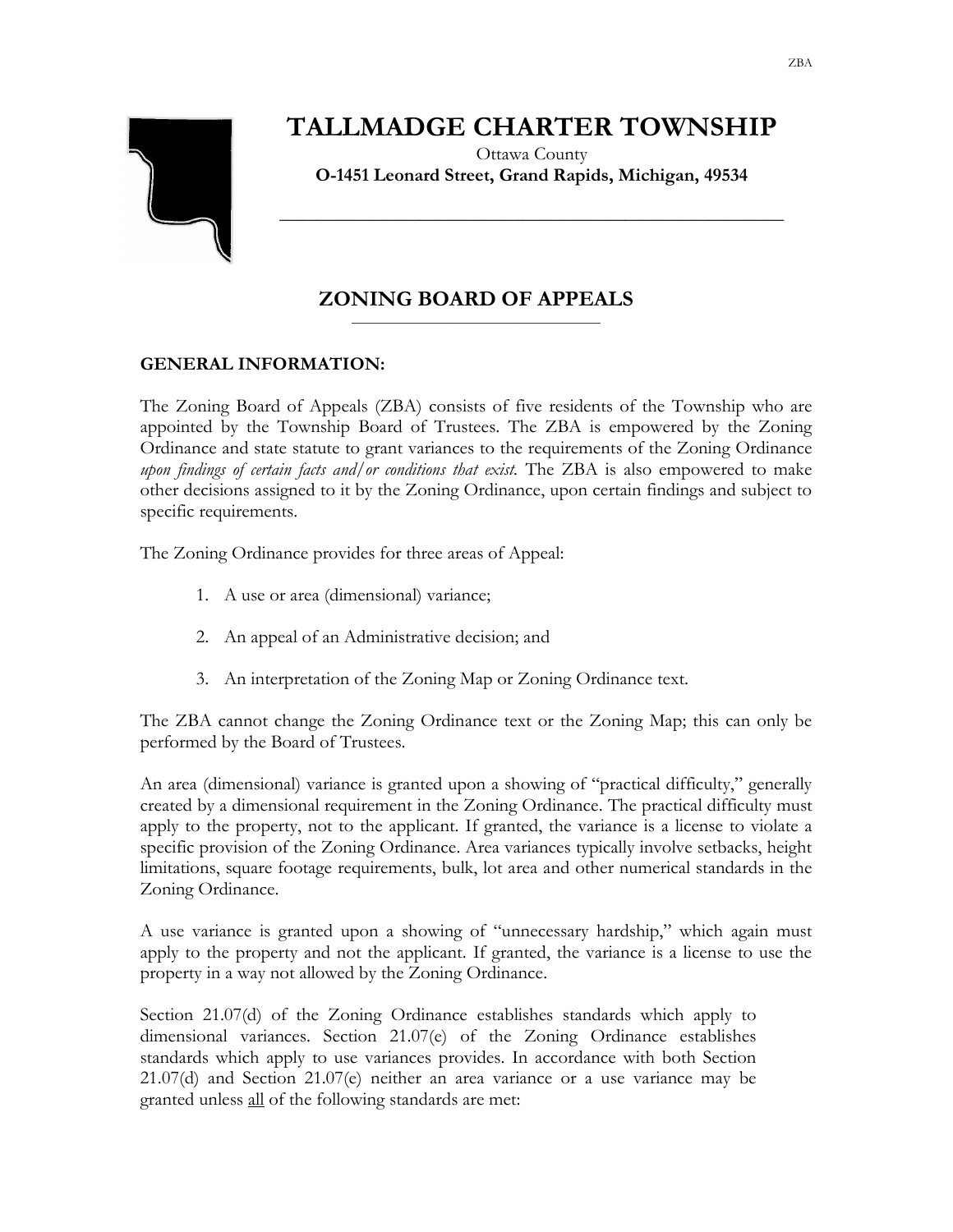- 21.07(d) Standards for Review Dimension Variance. For a dimension variance, the Board of Appeals must find that all of the following facts and conditions exist.
	- 1. There are exceptional or extraordinary circumstances or conditions applying to the property in question, as to its intended use, that do not apply generally to other properties or classes of uses in the same zone.
	- 2. The variance is necessary for the preservation and enjoyment of a substantial property right similar to that possessed by other properties or classes of uses in the same zone. The possibility of increased financial return shall not of itself be deemed sufficient to warrant the granting of a variance.
	- 3. The variance, if granted, will not be of substantial detriment to adjacent property and will not materially impair the intent and purpose of this Ordinance or the public interest.
	- 4. The condition or situation of the property or its intended use is not of so general or recurrent a nature as to make reasonably practicable a general regulation for the condition or situation.
	- 5. Any exceptional or extraordinary circumstances applying to the property in question are not self-created.
- 21.07(e) Standards for Review Use Variance. For a use variance, two-thirds of the members of the Board of Appeals must find that all of the following facts and conditions exist.
	- 1. There are exceptional or extraordinary circumstances or conditions applying to the property in question, as to its intended use, that do not apply generally to other properties or classes of uses in the same zone.
	- 2. The variance is necessary for the preservation and enjoyment of a substantial property right similar to that possessed by other properties or classes of uses in the same zone. The possibility of increased financial return shall not of itself be deemed sufficient to warrant the granting of a variance.
	- 3. The variance, if granted, will not be of substantial detriment to adjacent property and will not materially impair the intent and purpose of this Ordinance or the public interest.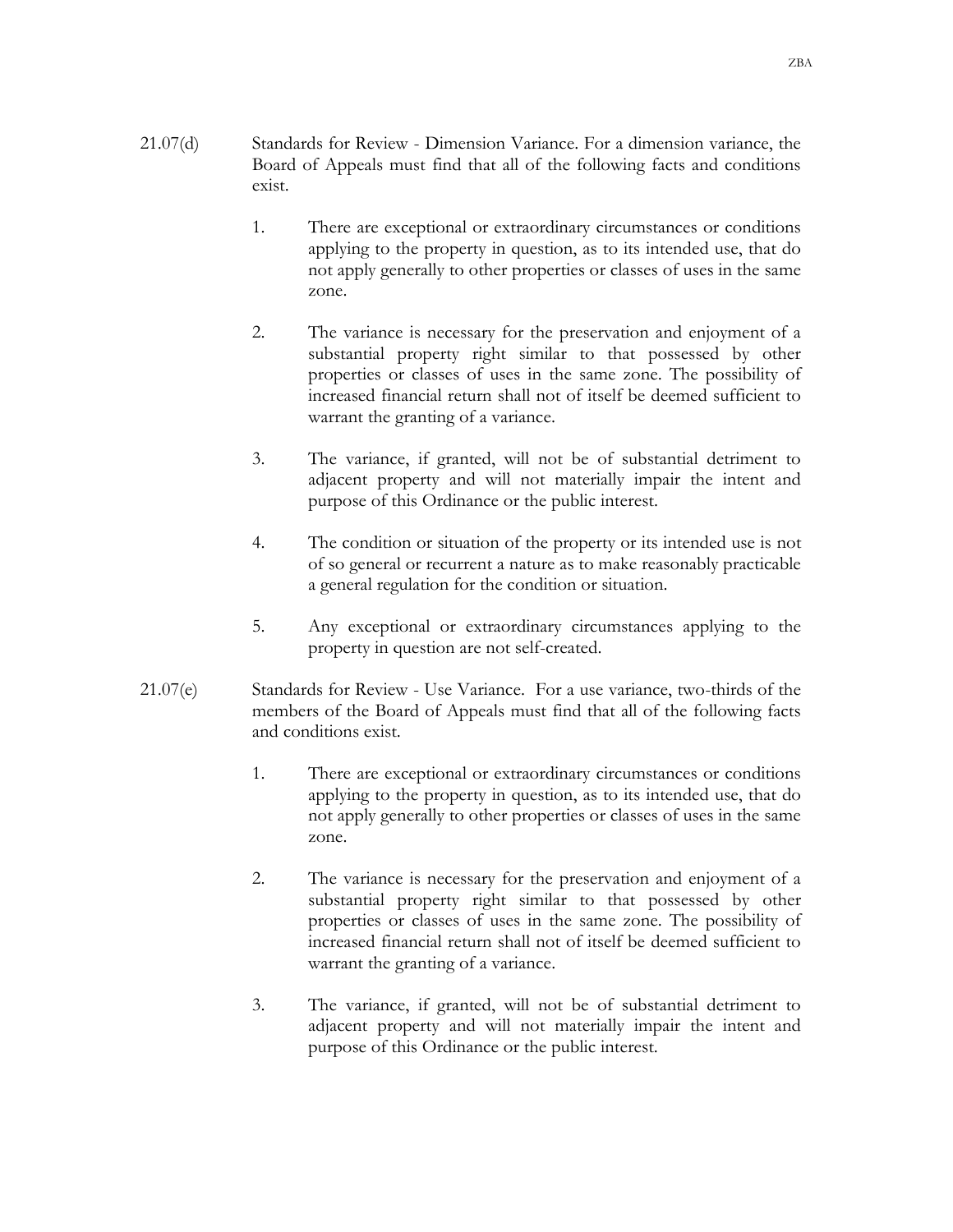- 4. The condition or situation of the property or its intended use is not of so general or recurrent a nature as to make reasonably practicable a general regulation for the condition or situation.
- 5. Any exceptional or extraordinary circumstances applying to the property in question are not self-created.
- 6. The property in question cannot be reasonably used as zoned and therefore a use variance is necessary.
- **NOTE**: **The applicant or a representative is required to be present at the public hearing. The applicant will be notified as to the date and time.**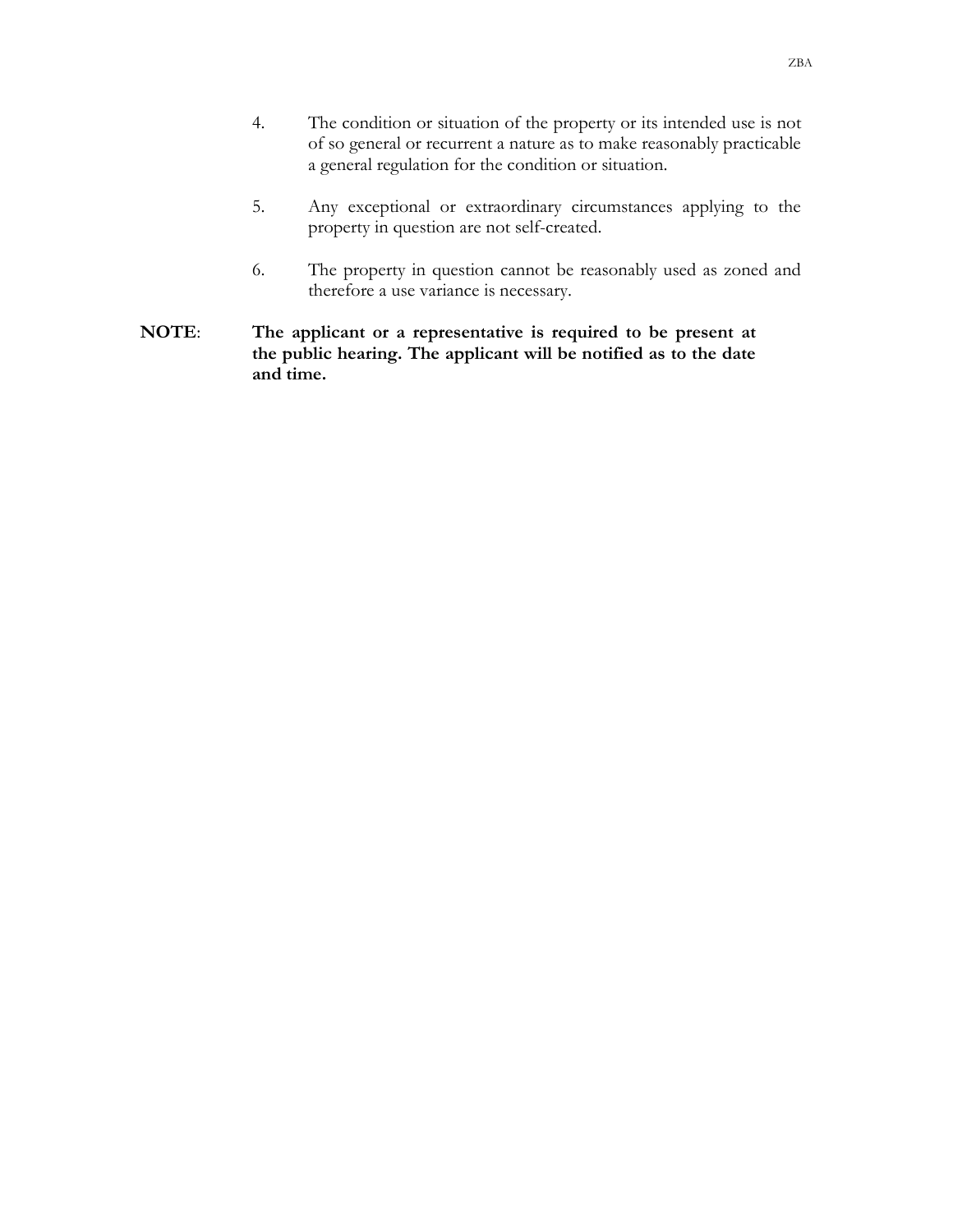# **TALLMADGE CHARTER TOWNSHIP**

Ottawa County **O-1451 Leonard Street, Grand Rapids, Michigan, 49534**

**\_\_\_\_\_\_\_\_\_\_\_\_\_\_\_\_\_\_\_\_\_\_\_\_\_\_\_\_\_\_\_\_\_\_\_\_\_\_\_\_\_\_\_\_\_\_\_\_\_\_\_\_\_\_**

#### **ZONING BOARD OF APPEALS APPLICATION** \_\_\_\_\_\_\_\_\_\_\_\_\_\_\_\_\_\_\_\_\_\_\_\_\_\_\_\_\_\_\_\_\_\_\_\_\_\_\_\_

REQUEST FEE: \$750.00

# **PROCEDURE:**

| <u> 1999 - Jan James James James James James James James James James James James James James James James James J</u> |
|----------------------------------------------------------------------------------------------------------------------|
|                                                                                                                      |
|                                                                                                                      |
|                                                                                                                      |
|                                                                                                                      |
|                                                                                                                      |
|                                                                                                                      |
| POC Telephone: POC Email:                                                                                            |

**NOTE:** Provide the legal description of the property. A survey of the property documenting accurate measurements must be provided. The applicant may be required to post a performance bond or other performance guarantee in an amount to be determined by the Zoning Board of Appeals.